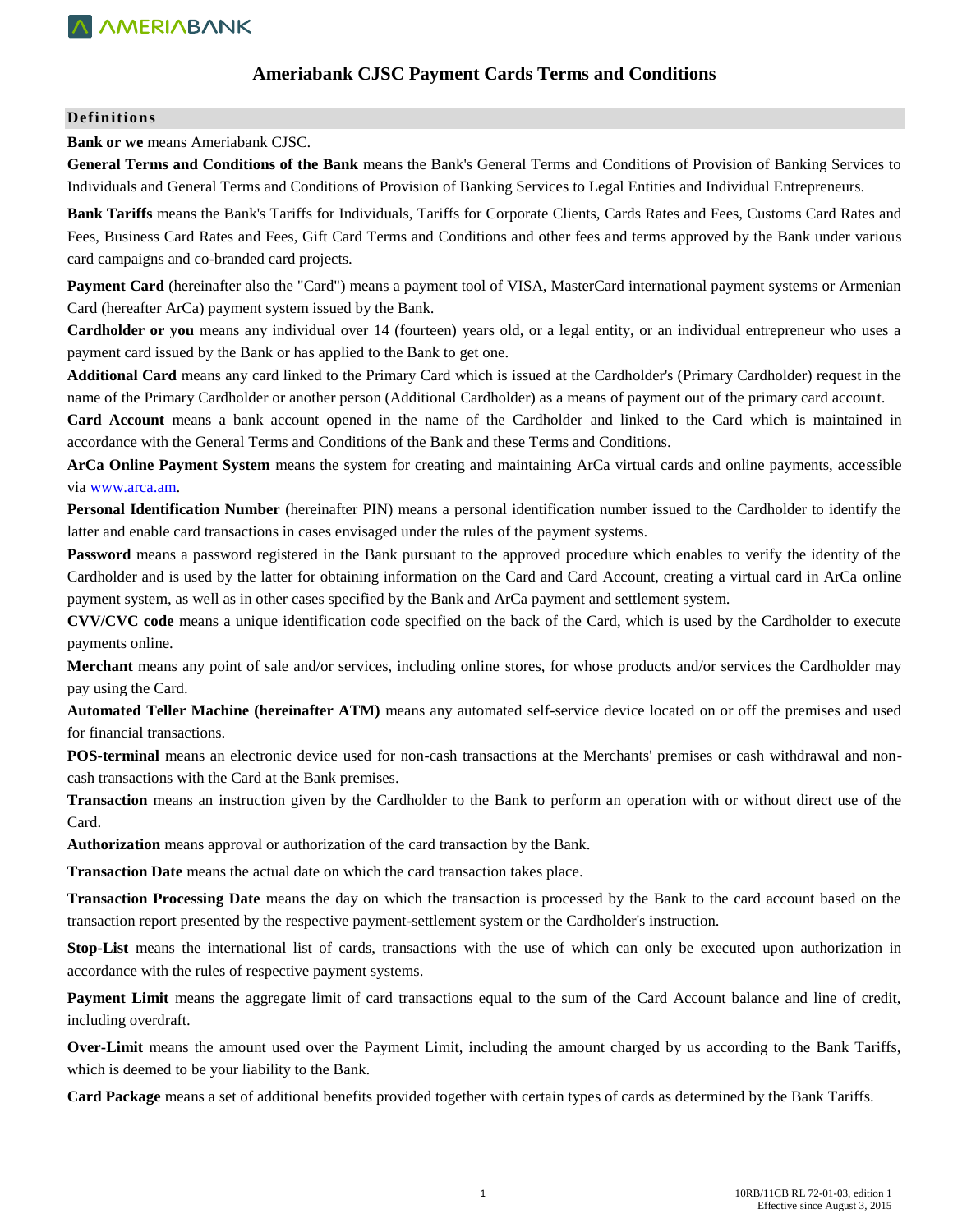Loyalty Point means each of the points accrued to the cards issued to individuals in accordance with the terms and conditions of loyalty program, which may be used to get certain Bank services or a 100% discount on the service fee under some of the Bank products.

**Statement** means a statement issued by the Bank to the Cardholder showing at least the transactions through the Card Account (both Primary and Additional Card), payments, card-related charges and the liabilities to the Bank, as well as information on the accrued loyalty points.

**Business Day** means any day from Monday to Friday other than non-working days defined under the Republic of Armenia Law "On Holidays and Memorial Days of the Republic of Armenia", as well as non-working days declared as such in accordance with the Republic of Armenia legislation.

**Written or in Writing** means a way of submitting an instruction or information to the Bank through a document signed by the Cardholder or otherwise authorized by the Cardholder in a way that has been agreed between the latter and the Bank in advance (online/mobile banking, phone banking, etc.).

**Armenia** means Republic of Armenia.

**NKR** means Nagorno Karabakh Republic.

### **1. General Provisions**

- 1.1. Payment Card Terms and Conditions of the Bank (hereinafter the "Terms and Conditions") regulate the relationships between you and us during issuance and service of the Card by us and use of the Card by you.
- 1.2. These Terms and Conditions should be read together with the General Terms and Conditions of the Bank.
- 1.3. Fees and (or) agreements for specific card types, card campaigns and co-branded projects may apply further to these Terms and Conditions and set out provisions or limitations different from those herein contained.
- 1.4. These Terms and Conditions and the Bank Tariffs shall be defined by us and posted at our premises and the website. We shall have the right to amend these Terms and Conditions and the Tariffs from time to time at our sole discretion. We will inform you of any changes in our terms and fees at least 10 (ten) days in advance by making the changes available to you at our premises or the website or by other means if you and the Bank have agreed so. If you fail to notify us in writing of your intention to terminate the agreement prior to the effective date of changes, such changes will be deemed accepted by you.
- 1.5. Any cash flows driven by the use of the Card, including loan proceeds (credits, debits), and use of cash and non-cash funds shall be regulated by these Terms and Conditions, as well as the rules and terms defined by ArCa, VISA and MasterCard payment systems.
- 1.6. We shall maintain a Card Account to process the transactions with the Card and Additional Card(s), if any.
- 1.7. The Card Account shall be opened in the name of the Primary Cardholder.
- 1.8. Card Accounts may be opened in Armenian drams, US dollars or euros.
- 1.9. You are required to have a current account in Armenian drams to be eligible for a Card.
- 1.10. The Card shall be valid up to the last day of the month indicated on the front of the Card.
- 1.11. The Card is at all times the property of the Bank and should be returned to us upon request.
- 1.12. The Card may not be used for illegal purposes.
- 1.13. We shall not be held liable for any damage or loss you may suffer due to Card Transactions resulting in breach of the rules and requirements herein contained, or use, provision or disclosure of the Card, PIN, password or information embossed on the Card (Card number, CVV/CVC, validity date) to the third parties.
- 1.14. You agree that in case a Card Package is provided to you together with the Card, we may provide your personal data (name, date of birth, ID details, contact data), without any prior notice to you, to the providers of the services included in the Card Package.
- 1.15. For any Card-related inquiries you wish to address by phone, please call (+374 10) 56 11 11, available 24/7.
- 1.16. After expiry of the Card validity term the Card shall be reissued by us subject to then-current tariffs and terms of the Bank unless you notify us in writing about your intention to terminate the Card at least 10 (ten) days prior to the expiry date, or your Card has been blocked, or you have liabilities to the Bank deriving from the use of the Card, or we have decided not to reissue the Card.
- 1.17. If you forget your PIN, we will reissue the Card upon your written request, charging the fee defined in the Bank Tariffs.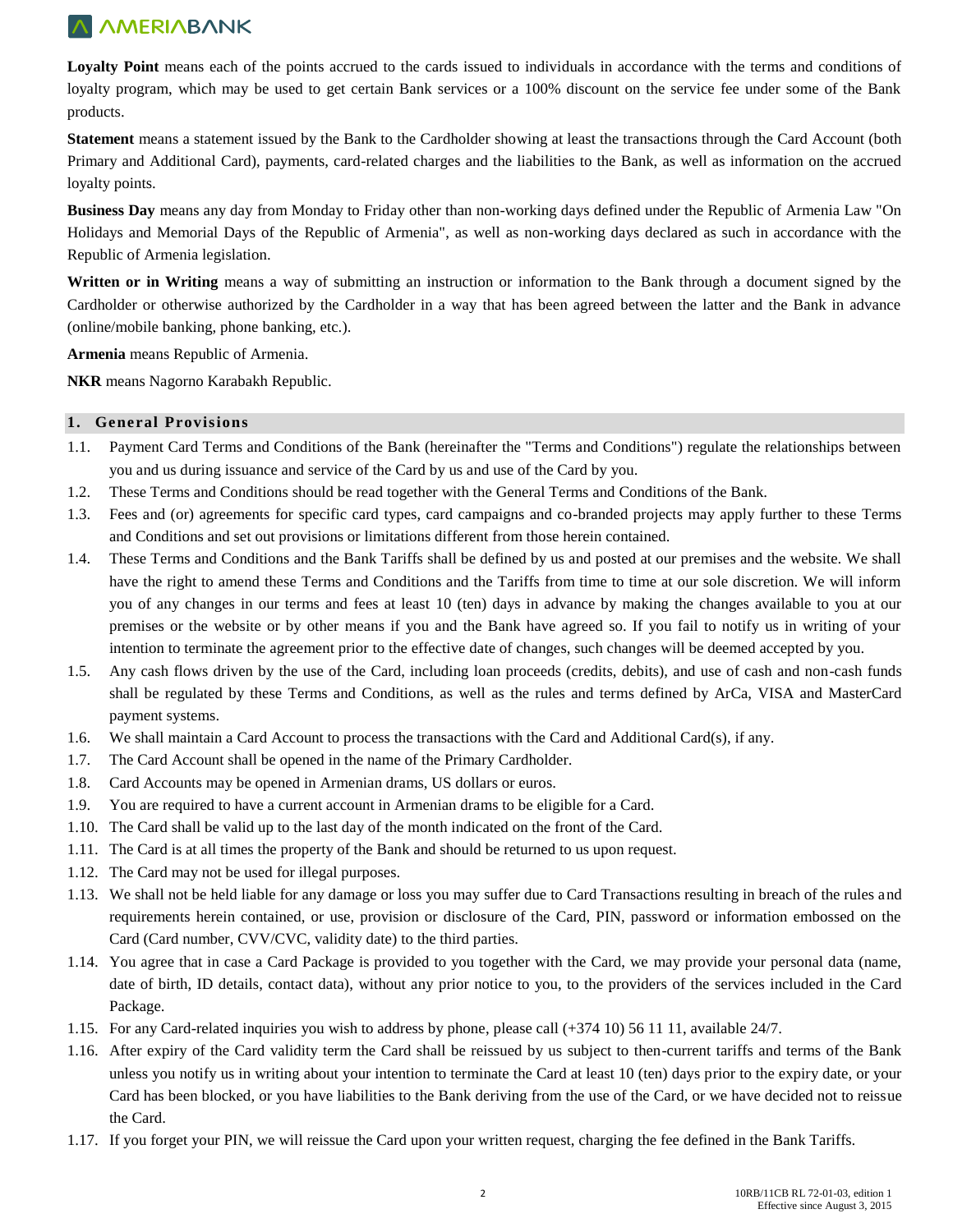### **2. Card Issuance**

- 2.1. You will receive your Card and PIN in separate sealed envelopes.
- 2.2. The Card (or the reissued Card, as relevant) and PIN shall be provided to you in a manner defined between you and us in advance (either in person or by postal delivery). This does not apply to customs cards which are provided to the cardholders on the Bank premises only.
- 2.3. The process of delivering the Card and PIN will take 2 (two) business days upon your application date if the Card is delivered at the head office or any of the Yerevan-based branches, and 7 (seven) business days if the Card is delivered at the premises of other Armenia- or NKR-based branches. The Card may be delivered to you in shorter term subject to the Bank Tariffs. If the Card and PIN are delivered to you by postal service, the delivery period shall depend on the terms of the postal service providers.
- 2.4. Once you receive the Card and PIN, please check that the envelope has not been tampered with or compromised, the Card and PIN are inside the envelope, match your application and the embossed data are correct. If there are discrepancies, contact us immediately.
- 2.5. If you haven't received the Card within 60 (sixty) days following Card application or reissuance, we shall have the right to close the Card and destroy it.
- 2.6. If you have chosen Card delivery by a postal/courier service, the Card and PIN will be delivered to you by two different service providers or couriers.
- 2.7. We will charge you for the Card and PIN delivery in accordance with the Bank Tariffs.
- 2.8. If the Card and/or PIN cannot be delivered to you at the designated postal address, the Card and PIN envelops will be returned to us and retained until demanded.
- 2.9. After you have received the Card by postal/courier delivery, you should call the Bank to activate it.
- 2.10. The Card shall be activated within the following terms upon receipt of the Card and PIN by the Cardholder:
	- 2.10.1. 1 (one) business day if provided to the Cardholder on the Bank premises,
	- 2.10.2. 1 (one) business day after the Cardholder contacts us and we verify the Cardholder's identity in a proper manner, if the Card is delivered by a postal/courier service.

#### **3. Card Use and Security Rules**

- 3.1. You should sign in the designated field on the back of the Card immediately upon receiving it. Absence of signature or its mismatch shall be a legal basis for rejection of card transaction or confiscation of the Card.
- 3.2. The Card may be used at ATMs, cash withdrawal centers and merchants through terminals and other devices the screens of which or the adjacent territories display information on the service of cards,
	- 3.2.1. such as cash withdrawal, cash deposit, utility payments, etc.,
	- 3.2.2. and symbols of the respective payment systems (ArCa, VISA, MasterCard, etc.) certifying that your Card can be accepted at that particular ATM or merchant.
- 3.3. You solely shall bear all risks of using the Card, PIN and password.
- 3.4. You may not make the Card, PIN and password available to a third party. You should take all precautions to ensure that the Card, PIN, password and the information embossed on the Card are not readily visible or otherwise accessible to other people.
- 3.5. Never write the PIN on the Card or keep the PIN record and the Card together.
- 3.6. You should enter your PIN only if required to complete the transaction with that particular type of Card through the device you use at that time. The PIN is not required for online payments via Internet (online stores).
- 3.7. Never provide (enter) your PIN while paying via Internet (online stores). If you have disclosed your PIN in an online store, immediately terminate the transaction and contact us to block the Card.
- 3.8. When you enter your PIN-code, please make sure it is not visible to other persons and not recorded by cameras.
- 3.9. Watch closely during the transactions you make at leisure and entertainment facilities. It is recommended that you do not entrust your Card to other persons and do not allow use of the Card out of your sight.
- 3.10. Do not use ATMs, cashing devices and POS-terminals you find suspicious or not reliable, or devices the card readers, keyboard or cash dispensing holes of which are connected to foreign devices, conductors, adhesive tape, etc.
- 3.11. When making online payments, etc., you should give preference to secure payment websites. Online gambling casinos and betting websites are considered the most risky channels.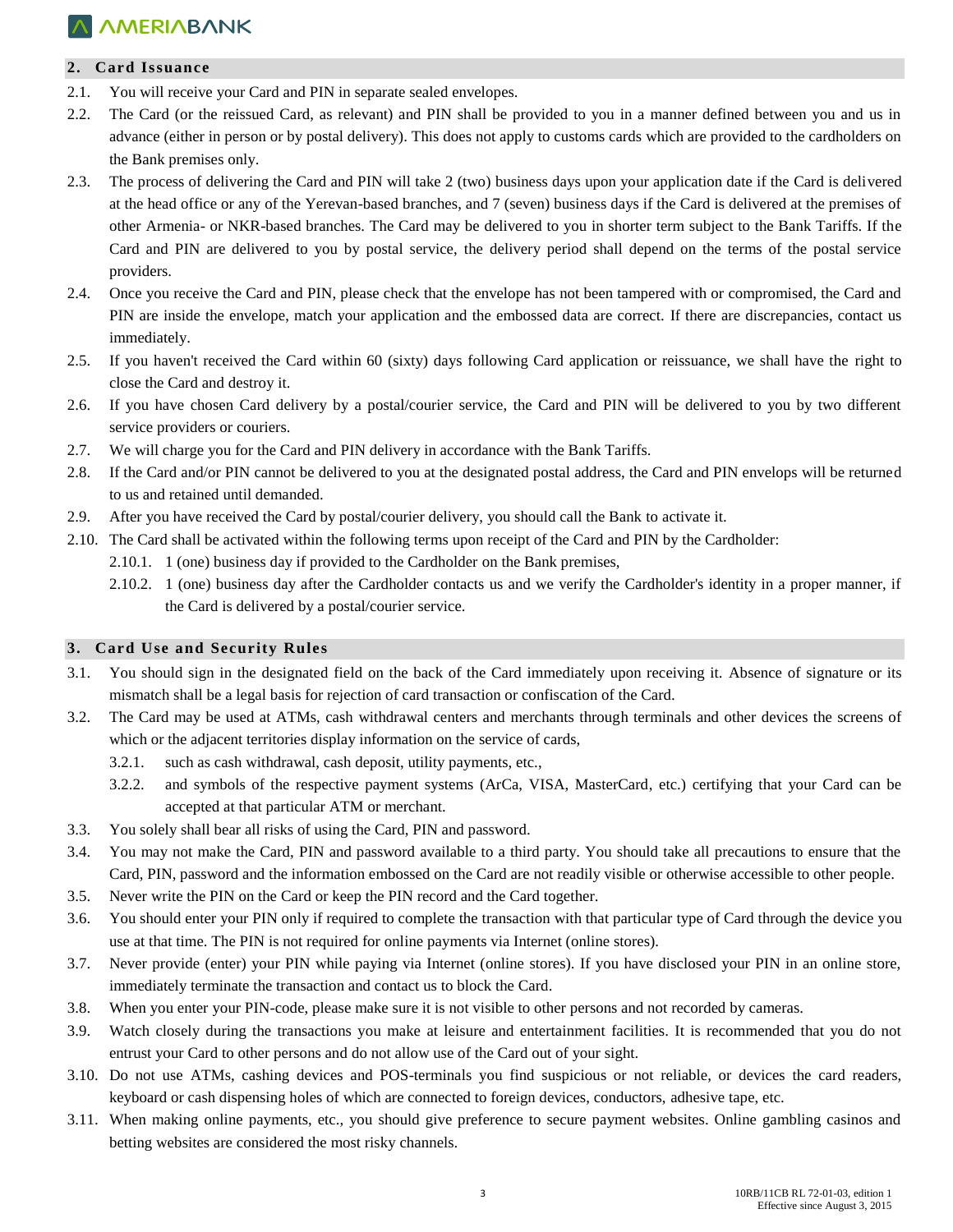- 3.12. After three successive incorrect entries of the PIN the Card will be blocked and/or swallowed by the ATM. The Card may be swallowed by the ATM if you don't take it within 20 (twenty) seconds after it pops out, as well as if there are technical problems with the ATM or if the Card is damaged.
- 3.13. If the ATM does not return the Card after the transaction, but the ATM screen and the receipt do not display the seizure notice, you should immediately call us and make sure that the Card has been blocked. Otherwise the Card should be immediately blocked.
- 3.14. To receive the retained Card back, please contact the Bank. The retained Card shall be returned to you within the following terms:
	- 3.14.1. 2 (two) business days if the ATM is on the premises of our head office or any of the Yerevan-based branches
	- 3.14.2. 4 (four) business days if the ATM is situated in any Armenian or NKR town where the Bank has a branch
	- 3.14.3. 10 (ten) business days if the ATM is situated in any other town or place where the Bank doesn't have a branch
	- 3.14.4. If your Card has been retained by the ATM of another bank, we will return it to you on the day we receive the Card from the respective bank.
- 3.15. To the extent permitted by law, we shall not be held liable for any direct or indirect losses you may incur through failure or malfunctioning of ATMs, POS-terminals or merchants unless the following conditions are in place at the same time:
	- 3.15.1. The Bank is at fault.
	- 3.15.2. Failure or malfunctioning occurred during working hours of the Bank.
	- 3.15.3. You have visited the head office or any branch of the Bank to withdraw cash available on the Card but were refused the service.

In any case, our liability shall be limited to the actual (direct) loss caused to you.

- 3.16. In case of unauthorized use of the Card or such threat, notify the Bank immediately and request to block the Card.
- 3.17. To improve security of the Card, upon your request we may send you an SMS-alert each time you perform a card transaction. The service is subject to the Bank fees. SMS-alerts are aimed to boost your chances of preventing fraudulent use of the Card. The Cardholders receive SMS-alerts about all transactions and can immediately report to the Bank any suspicions of fraud thus preventing further illegal use of the Card.
- 3.18. If you have enrolled for an SMS-notification service, please inform the Bank promptly about any change in your mobile phone number available in our records. Hereby you agree that if your information becomes known to third parties through you failing to inform us about changes in your phone number, such action shall not be considered disclosure of banking secrecy.
- 3.19. Upon receipt of an SMS-alert you should check the transaction amount and status (executed, rejected, etc.). If you suspect fraud, promptly contact the Bank to block the Card.
- 3.20. If you pay online at the websites displaying "VBV/Secure code" logo aimed to increase security of the Card transactions over the Internet, you will have to enter a one-time password you will receive during every such transaction in an SMS sent to your mobile number available in the Bank records. We shall not be held liable if you don't receive an SMS due to any technical or other issue not related to the our operations, which may result in failure of any of your operations.
- 3.21. To further improve the security of your card transactions, we shall be entitled to change the card transaction and/or authorization procedure by requiring identification codes (one-time passwords, etc.) which will be made available to you either by texting to your mobile number, sending to your email or through other means (token, mobile app, etc.).
- 3.22. To protect yourself against fraudulent transactions, you may at any time during the validity period of the Card set transaction limits depending on the type or geographical coverage of card transactions. The limits shall be applicable only to transactions subject to authorization and shall be effective during the period specified by you.
- 3.23. We may suspend service of your Card if we have good reason to suspect that the transactions with your Card are fraudulent. Such suspension will be lifted once we receive enough evidence of the authenticity of transactions or sufficient clarifications.
- 3.24. In case of Card closure (cancellation or expiry of the validity period) you must return the Card to the Bank. If for any reason you are unable to return the Card but you have it with you, you should destroy it by cutting through the magnetic stripe and the chip. We shall not be liable for any transactions made with your Card as a result of your failure to return the Card to us.

#### **4. Card Loss, Theft or Unauthorized Use**

4.1. If the Card has been lost, stolen or used without authorization (or you have such suspicion), please notify us or ArCa Processing Center immediately by any of the means below: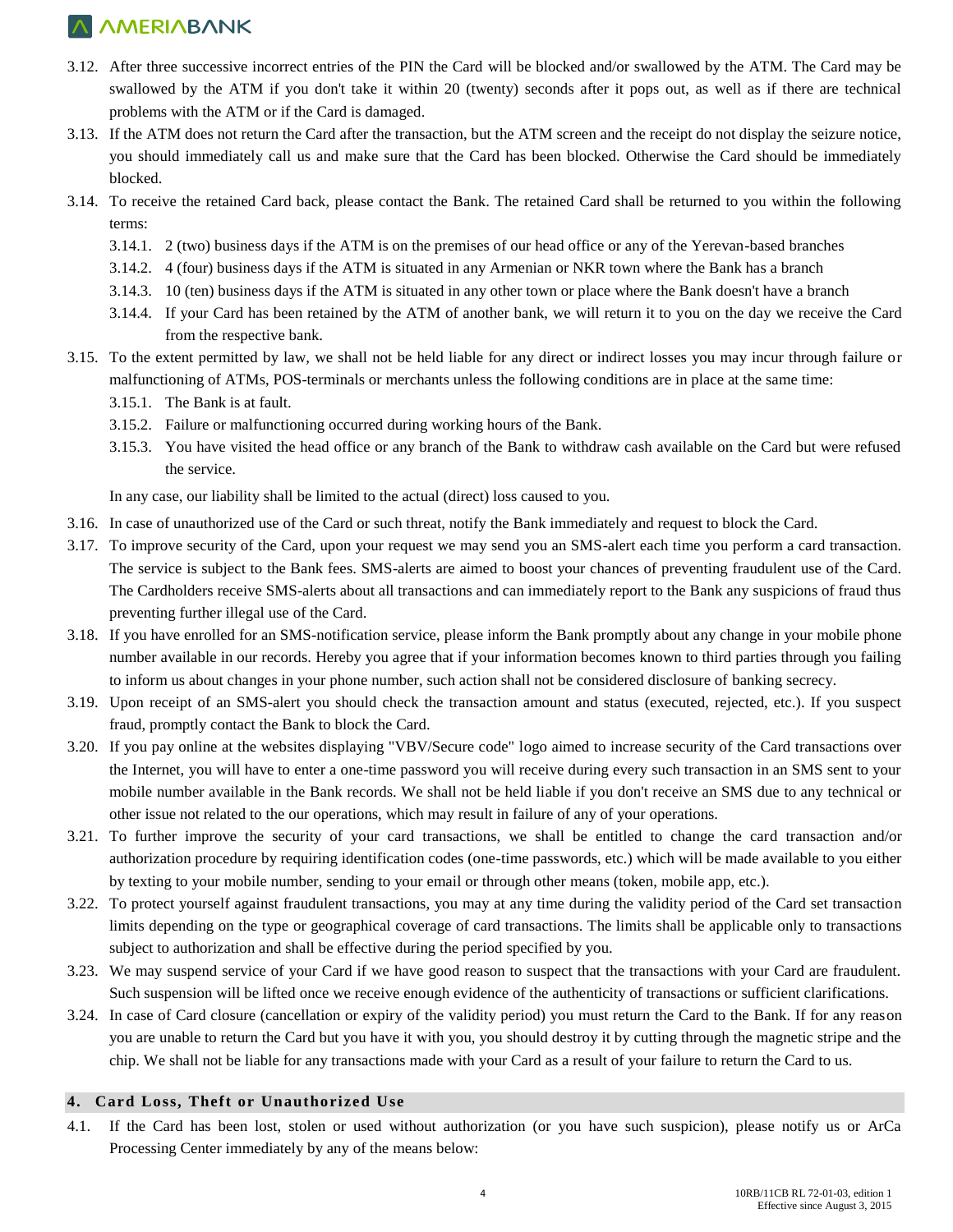- 4.1.1. the number specified on the Card, or
- 4.1.2. (+374 10) 56 11 11, the Bank's 24/7 helpline, or
- 4.1.3. (+374 10) 59 22 22 (ArCa Processing Center), or
- 4.1.4. emailing us to [cardsupport@ameriabank.am](mailto:cardsupport@ameriabank.am) , or
- 4.1.5. online banking system of the Bank during our open hours, or
- 4.1.6. visit to our head office or any branch during our open hours
- 4.2. We will block the Card following your notification of the Card loss, theft or unauthorized use (such suspicion).
- 4.3. The verbal notice of the Card loss, theft or unauthorized use (such suspicion) should be confirmed in writing within reasonable time frames. The Bank shall be deemed duly notified upon receipt of the written notice.
- 4.4. You solely shall be liable for any and all card transactions performed before the loss, theft or unauthorized use of the Card (such suspicion) has been reported to us.
- 4.5. You shall also be liable for the card transactions performed after reporting the loss, theft or unauthorized use of the Card (such suspicion) to us, if such transactions don't require authorization (including over the Internet). To enable chargeback claims under the transactions not requiring authorization, we will place your Card in the Stop-List upon your request within the terms defined by respective payment system. The service is subject to the Bank Tariffs.
- 4.6. The Cardholder shall indemnify the Bank against any losses and damages it may suffer due to the Cardholder's failure to notify the Bank of the Card loss, theft or unauthorized use, as well as due to misuse of the Card by the third parties before notifying the Bank.
- 4.7. We recommend renewing the Card in case of its loss, theft or unauthorized use. If you wish to continue using your compromised Card, you should request the Bank to unblock it. In such cases, any and all liability for the damages and losses you may incur due to the use of the compromised Card shall be borne solely by you.

### **5. Card Transactions**

- 5.1. Unless there are restrictions on the card transactions defined by any Card-specific terms and conditions, rates and fees and/or agreements, you may perform the following card transactions:
	- 5.1.1. deposit cash into the Card via cash-in machines or at our premises
	- 5.1.2. withdraw cash from the Card via cash-dispensing ATMs or POS-terminals
	- 5.1.3. make money transfers via ATMs, at banks, as well as via distant banking systems and ArCA online payment system
	- 5.1.4. pay for goods and services purchased from various merchants (including online stores), without cash
- 5.2. The amount you deposit into your Card through the Bank teller, or by a transfer from a Bank account (other than card accounts) to your Card Account will become available to you within 10 (ten) minutes provided there are no technical or software issues at ArCa Processing Center.
- 5.3. Card-to-card transfers via ATMs or ArCa Processing Center are normally completed within 5 (five) minutes provided there are no technical or software issues at ArCa Processing Center.
- 5.4. We will execute your payment orders within the terms defined in the Bank Tariffs.
- 5.5. As a rule, all transfers from card or other bank accounts become available to the Cardholder within the following terms:
	- 5.5.1. before 12:30 p.m. if the amount was received before 11:00 a.m. of the same business day
	- 5.5.2. before 4:30 p.m. if the amount was received before 3:00 p.m. of the same business day
	- 5.5.3. before 6:30 p.m. if the amount was received in the period from 3:00 to 5:00 p.m. of the same business day
- 5.6. The amounts deposited into the Card Account via cash-in machines are activated on the account with immediate effect and normally processed to the account on the next business day. Cash-in ATMs may process deposit transactions with any Card of ArCa payment system irrespective of the currency.
- 5.7. Possibilities and restrictions of cash deposit ATMs with regard to the transaction amount, face value of the banknotes etc., are defined by the machine service providers and/or payment systems and normally displayed on the ATM for your reference.
- 5.8. The transaction amount will be debited to the Card immediately and processed to the Card Account within the following terms:
	- 5.8.1. next business day if the transaction was performed via ArCa system
	- 5.8.2. 2-3 days if the transaction was processed outside ArCa system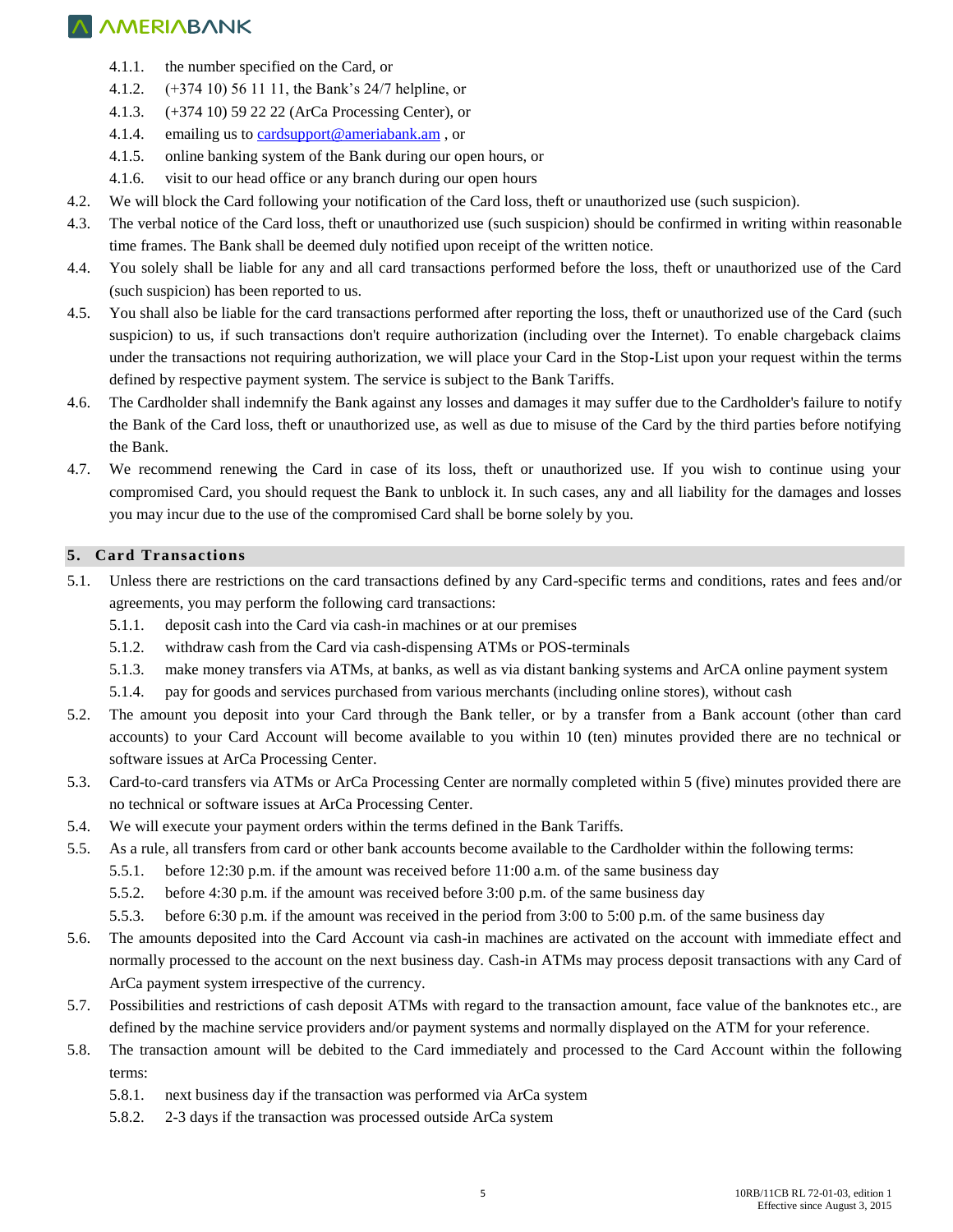- 5.9. The Bank shall not be liable for any losses and damages you may incur due to interrupted or late activation of the amount on your Card Account. In particular, in the event of technical issues or on the first business day of each month it might take longer than the defined term to activate transaction amounts on your account.
- 5.10. Maximum cash withdrawal limit and maximum number of card transactions per day are defined in the Bank Tariffs. If you wish to withdraw an amount above the defined cash withdrawal limit, you should contact us and file a relevant application.
- 5.11. Daily amount withdrawn from the ATMs of Armenia-based banks may not be above AMD 500,000 (five hundred thousand).
- 5.12. We may suspend your card transactions (block the Card) at our sole discretion in any of the cases below:
	- 5.12.1. we have information or good reason to believe that the card transaction is not authentic or the Card is being misused
		- 5.12.2. you have outstanding liabilities to us
		- 5.12.3. in other cases defined in the General Terms and Conditions of the Bank
- 5.13. The blocked Card shall be unblocked by us on the same business day when we receive your written request to do so, unless otherwise envisaged under these Terms and Conditions and the General Terms and Conditions of the Bank. If the Card had been blocked at the initiative of the Bank, we shall lift the block on the same day when the reasons for Card blocking are discharged, unless otherwise envisaged under these Terms and Conditions and the General Terms and Conditions of the Bank.
- 5.14. Accrual and charging of Card service fees shall continue during the block period.
- 5.15. Any transaction verified as a transaction with the use of your Card shall be deemed your liability.
- 5.16. The card transaction and the chargeback transaction shall be deemed two different transactions and both shall be shown on your account Statement.
- 5.17. You may obtain duplicates of card transaction proofs at the Bank subject to our Tariffs.

### **6. Fees and Charges**

- 6.1. You will pay us Card service-related fees specified in the Bank Tariffs unless there is other arrangement between you and us.
- 6.2. The first annual service fee shall be due upon ordering the Card while all the other payments shall be due in advance as prescribed under the Bank Tariffs.
- 6.3. If card transactions or service fees go beyond your Payment Limit, your Card Account will be overdrawn, and you will pay an over-limit fee subject to the Bank Tariffs.
- 6.4. We shall charge any and all Card service and other related fees, including the over-limit amounts and over-limit fee, without further notice to you or payment instruction on your side. The payable amounts first shall be charged to your Card Account, then to your other accounts with the Bank if there are no sufficient means on your card accounts.
- 6.5. Any amounts of canceled transactions refunded to you by the Merchant shall be charged back to your card account after deduction of the chargeback fees (if any). Irrespective of whether or not the amount of canceled transaction was charged back to your account you shall fully repay your liability to the Bank arising out of such transaction.
- 6.6. We shall not be held liable for any fees for additional services imposed on you and charged to your card account by the Merchant. You must pay us all your Card-related liabilities within 30 (thirty) days after you receive the Card Statement.

### **7. Currency Exchange**

- 7.1. You may perform card transactions both in the Card and a different currency.
- 7.2. If you make a transaction in a currency other than the currency of your Card, it will be converted into the Card Account currency for processing purposes.
- 7.3. In case of foreign currency-denominated Cards, all commissions and fees in the local currency shall be charged to your account after conversion at the average market exchange rate declared by the Central Bank of Armenia.
- 7.4. We shall not be held liable for any losses you may suffer due to the difference caused by the exchange rates used during conversion.
- 7.5. All amounts of the transactions made via ArCa payment system, as well as amounts of USD and euro-denominated transactions made via VISA and MasterCard payment systems shall be converted and processed into your Card Account at the exchange rates set by the Bank on the transaction processing date.
- 7.6. Amounts of transactions denominated in a currency other than USD or euro, made via VISA or MasterCard payment systems, shall be converted into USD at the exchange rates set by VISA or MasterCard payment systems on the day preceding the transaction processing date (please note, that VISA also charges a fee equal to 2 (two) percent of the transaction amount), then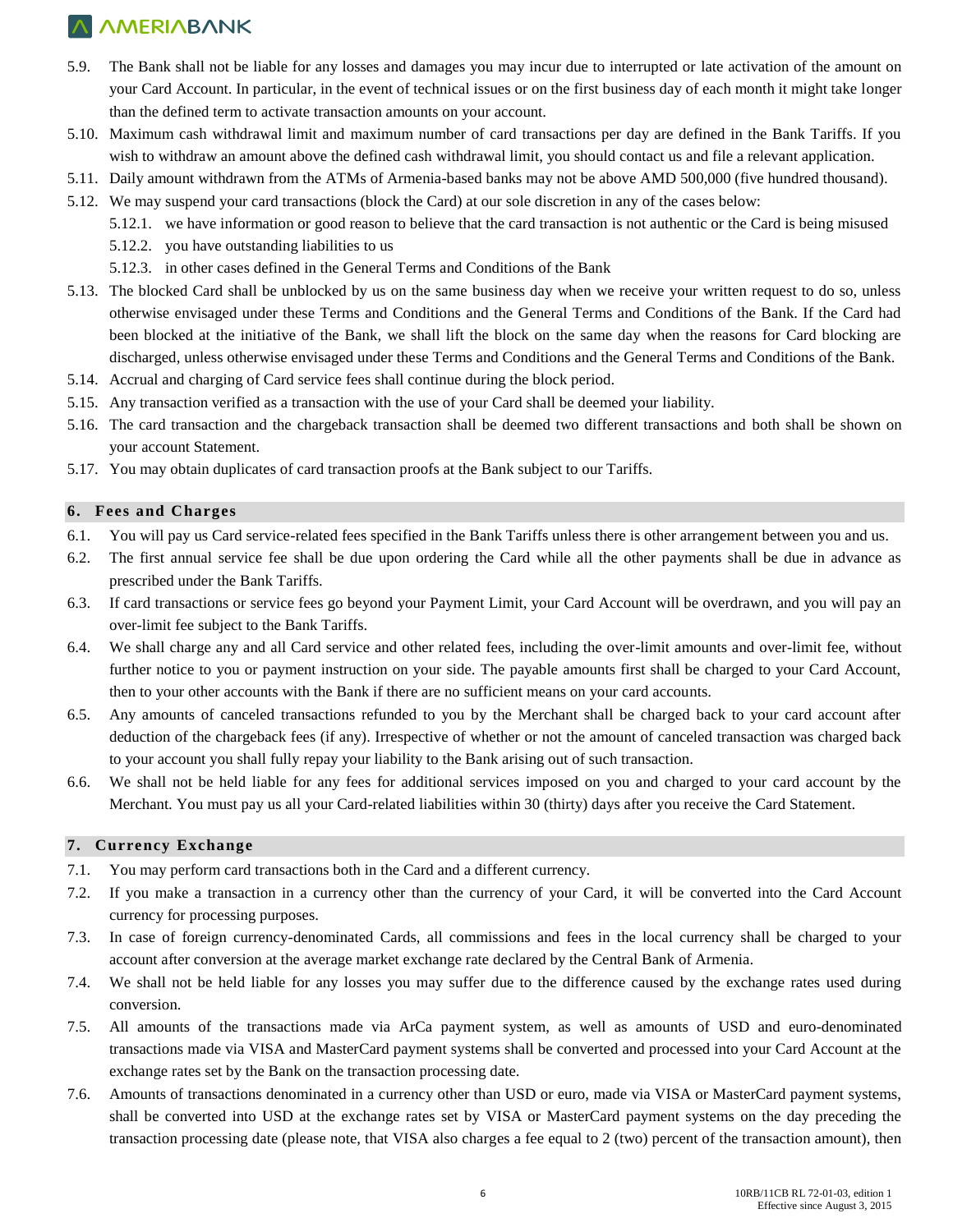the amounts shall be converted into your Card currency at the exchange rates set by the Bank on the day preceding the transaction processing date.

#### **8. Statements**

- 8.1. Before the 15th day of the month following the billing period, we will provide to you an account Statement at the frequency and in a manner determined between you and us in advance, unless there hasn't been any activity on your Card during the billing period or you have refused to receive account statements.
- 8.2. If you don't dispute the Statement during thirty (30) days after the statement date, it will be deemed accepted by you. If you tell us about your disagreement with Statement entries within the defined term, we shall handle your claim and provide you a complete response within 90 (ninety) days after receiving your claim. Any claims received after the specified period will be handled in accordance with the Armenian legislation, procedures defined by ArCa, VISA and MasterCard payment systems and our internal regulations.

#### **9. Disputing**

- 9.1. If you have any objections or disagreement with regard to the card transactions, you may file a chargeback application with us not later than within 30 (thirty) days following receipt of the Statement. You should enclose supporting documents together with the application and any other information we may reasonably request.
- 9.2. You may also file a chargeback application if the transaction you made at the Merchant has been canceled but the Merchant failed to return the amount of the canceled transactions within the set period or within the terms below:
	- 9.2.1. 10 days upon transaction cancellation if the transaction was made in Armenia
	- 9.2.2. 30 days if the transaction was made in other countries
- 9.3. We shall not be liable for your card transactions, however, we'll use our best efforts to help you in resolving the issue. Failure to resolve the issue shall not release you from your liabilities to the Bank.
- 9.4. Disputing of transactions made at Merchants shall not be considered a compliant or a claim against the Bank and our actions shall be limited to intermediation and facilitation only.
- 9.5. If the investigation shows that you did make the disputed transaction or the transaction is a result of breach of Card rules, you will be charged a fee pursuant to the Bank Tariffs.
- 9.6. We will respond to your chargeback application within the following terms:
	- 9.6.1. 40 (forty) days upon receipt of the application if the transaction was made via ArCa payment system
	- 9.6.2. 60 (sixty) days upon receipt of the application if the transaction was made via international payment systems
	- 9.6.3. 10 (ten) business days upon receipt of the application for cash withdrawal or cash deposit transactions via our ATMs (if the ATM hasn't dispensed the cash, but the amount was debited to your account; or you have loaded cash into your Card but the amount was not credited to your account)

### **10. Additional Card**

- 10.1. The Cardholder (Primary Cardholder) may request the Bank to issue Additional Cards linked to the Primary Card in the name of the Primary Cardholder or another person.
- 10.2. The type of the Additional Card may differ from that of the Primary Card but it should be of the same or lower grade.
- 10.3. Any Additional Card linked to a credit Card shall be a credit Card, too.
- 10.4. No separate password will be required for the Additional Card. All Additional Card transactions requiring entry of a password should be performed by the Primary Cardholder using the password of the Primary Card.
- 10.5. If the Additional Card is delivered by a postal/courier service, the Primary Cardholder should contact the Bank to confirm receipt of the Card and PIN in the manner described in these Terms and Conditions.
- 10.6. All transactions with the Additional Card shall be processed to the Primary Card Account.
- 10.7. Total transactions with the Primary and Additional Cards should not exceed the Payment Limit of the Primary Card.
- 10.8. The Primary Cardholder may assign a separate monthly Payment Limit to each Additional Card.
- 10.9. All liabilities deriving from the use of the Primary and Additional Cards shall be deemed the Primary Cardholder's liability to the Bank.